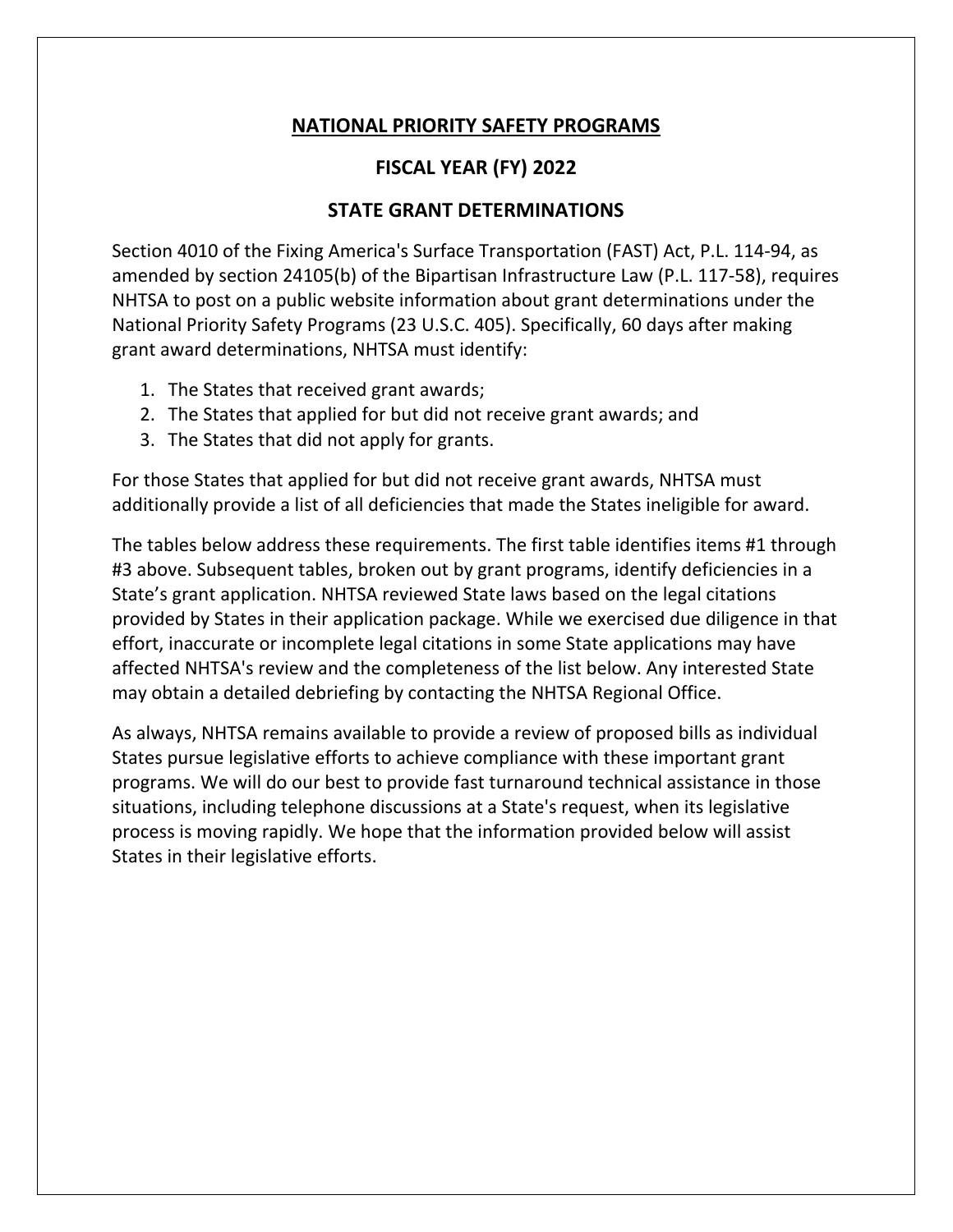|                                       | <b>Occupant</b><br><b>Protection</b><br><b>Grants (405b)</b> | <b>State Traffic Safety</b><br><b>Information</b><br><b>System</b><br><b>Improvements</b><br><b>Grants (405c)</b> | <b>Impaired Driving</b><br><b>Countermeasure</b><br>s Grants (405d) | Ignition<br><b>Interlock</b><br><b>Law Grants</b><br>(405d) | 24-7 Sobriety<br><b>Program Grants</b><br>(405d) | <b>Comprehensive</b><br><b>Distracted</b><br><b>Driving Grants</b><br>(405e) | <b>Motorcyclist</b><br><b>Safety</b><br><b>Grants (405f)</b> | <b>Graduated</b><br><b>Driver</b><br>Licensing<br><b>Law Grants</b><br>(405g) | <b>Non-Motorized</b><br><b>Safety Grants</b><br>(405h) |
|---------------------------------------|--------------------------------------------------------------|-------------------------------------------------------------------------------------------------------------------|---------------------------------------------------------------------|-------------------------------------------------------------|--------------------------------------------------|------------------------------------------------------------------------------|--------------------------------------------------------------|-------------------------------------------------------------------------------|--------------------------------------------------------|
| <b>ALABAMA</b>                        | Awarded                                                      | Awarded                                                                                                           | Awarded                                                             | Did Not Apply                                               | Did Not Apply                                    | Did Not Apply                                                                | Did Not Apply                                                | Did Not Apply                                                                 | Not Eligible                                           |
| <b>ALASKA</b>                         | Awarded                                                      | Awarded                                                                                                           | Awarded                                                             | Did Not Apply                                               | Did Not Apply                                    | Did Not Apply                                                                | Did Not Apply                                                | Did Not Apply                                                                 | Awarded                                                |
| <b>AMERICAN SAMOA</b>                 | Did Not Apply                                                | Awarded                                                                                                           | Not Eligible                                                        | Did Not Apply                                               | Did Not Apply                                    | Did Not Apply                                                                | Not Eligible                                                 | Did Not Apply                                                                 | Not Eligible                                           |
| <b>ARIZONA</b>                        | Awarded                                                      | Awarded                                                                                                           | Awarded                                                             | Awarded                                                     | Did Not Apply                                    | <b>Not Awarded</b>                                                           | Awarded                                                      | <b>Not Awarded</b>                                                            | Awarded                                                |
| <b>ARKANSAS</b>                       | Awarded                                                      | Awarded                                                                                                           | Awarded                                                             | Awarded                                                     | Did Not Apply                                    | Awarded                                                                      | Awarded                                                      | Did Not Apply                                                                 | Not Eligible                                           |
| <b>CALIFORNIA</b>                     | Awarded                                                      | Awarded                                                                                                           | Awarded                                                             | Did Not Apply                                               | Did Not Apply                                    | Did Not Apply                                                                |                                                              | Did Not Apply                                                                 | Awarded                                                |
| <b>COLORADO</b>                       | Awarded                                                      | Awarded                                                                                                           | Awarded                                                             | Did Not Apply                                               | Did Not Apply                                    | Did Not Apply                                                                | Awarded                                                      | Did Not Apply                                                                 | Awarded                                                |
| <b>CONNECTICUT</b>                    | Awarded                                                      | Awarded                                                                                                           | Awarded                                                             | Awarded                                                     | Did Not Apply                                    | Awarded                                                                      | Awarded                                                      | Did Not Apply                                                                 | Awarded                                                |
| <b>DELAWARE</b>                       | Awarded                                                      | Awarded                                                                                                           | Awarded                                                             | Did Not Apply                                               | Did Not Apply                                    | Did Not Apply                                                                | Awarded                                                      | Did Not Apply                                                                 | Awarded                                                |
| <b>DISTRICT OF</b><br><b>COLUMBIA</b> | Awarded                                                      | Awarded                                                                                                           | Awarded                                                             | Did Not Apply                                               | Did Not Apply                                    | Did Not Apply                                                                | Did Not Apply                                                | Did Not Apply                                                                 | Awarded                                                |
| <b>FLORIDA</b>                        | Awarded                                                      | Awarded                                                                                                           | Awarded                                                             | Did Not Apply                                               | Did Not Apply                                    | Did Not Apply                                                                | Awarded                                                      | Did Not Apply                                                                 | Awarded                                                |
| <b>GEORGIA</b>                        | Awarded                                                      | Awarded                                                                                                           | Awarded                                                             | Did Not Apply                                               | Did Not Apply                                    | Did Not Apply                                                                | Awarded                                                      | Did Not Apply                                                                 | Awarded                                                |
| <b>GUAM</b>                           | Awarded                                                      | Did Not Apply                                                                                                     | Not Eligible                                                        | Did Not Apply                                               | Did Not Apply                                    | Did Not Apply                                                                | Not Eligible                                                 | Did Not Apply                                                                 | Not Eligible                                           |
| <b>HAWAII</b>                         | Awarded                                                      | Awarded                                                                                                           | Awarded                                                             | Did Not Apply                                               | Did Not Apply                                    | Did Not Apply                                                                | Awarded                                                      | Did Not Apply                                                                 | Awarded                                                |
| <b>IDAHO</b>                          | Awarded                                                      | Awarded                                                                                                           | Awarded                                                             | Did Not Apply                                               | Did Not Apply                                    | Did Not Apply                                                                | Awarded                                                      | Did Not Apply                                                                 | Not Eligible                                           |
| <b>ILLINOIS</b>                       | Awarded                                                      | Did Not Apply                                                                                                     | Awarded                                                             | Did Not Apply                                               | Did Not Apply                                    | Did Not Apply                                                                | Awarded                                                      | Did Not Apply                                                                 | Awarded                                                |
| <b>INDIANA</b>                        | Awarded                                                      | Awarded                                                                                                           | Awarded                                                             | Did Not Apply                                               | Did Not Apply                                    | Did Not Apply                                                                | Awarded                                                      | Did Not Apply                                                                 | Awarded                                                |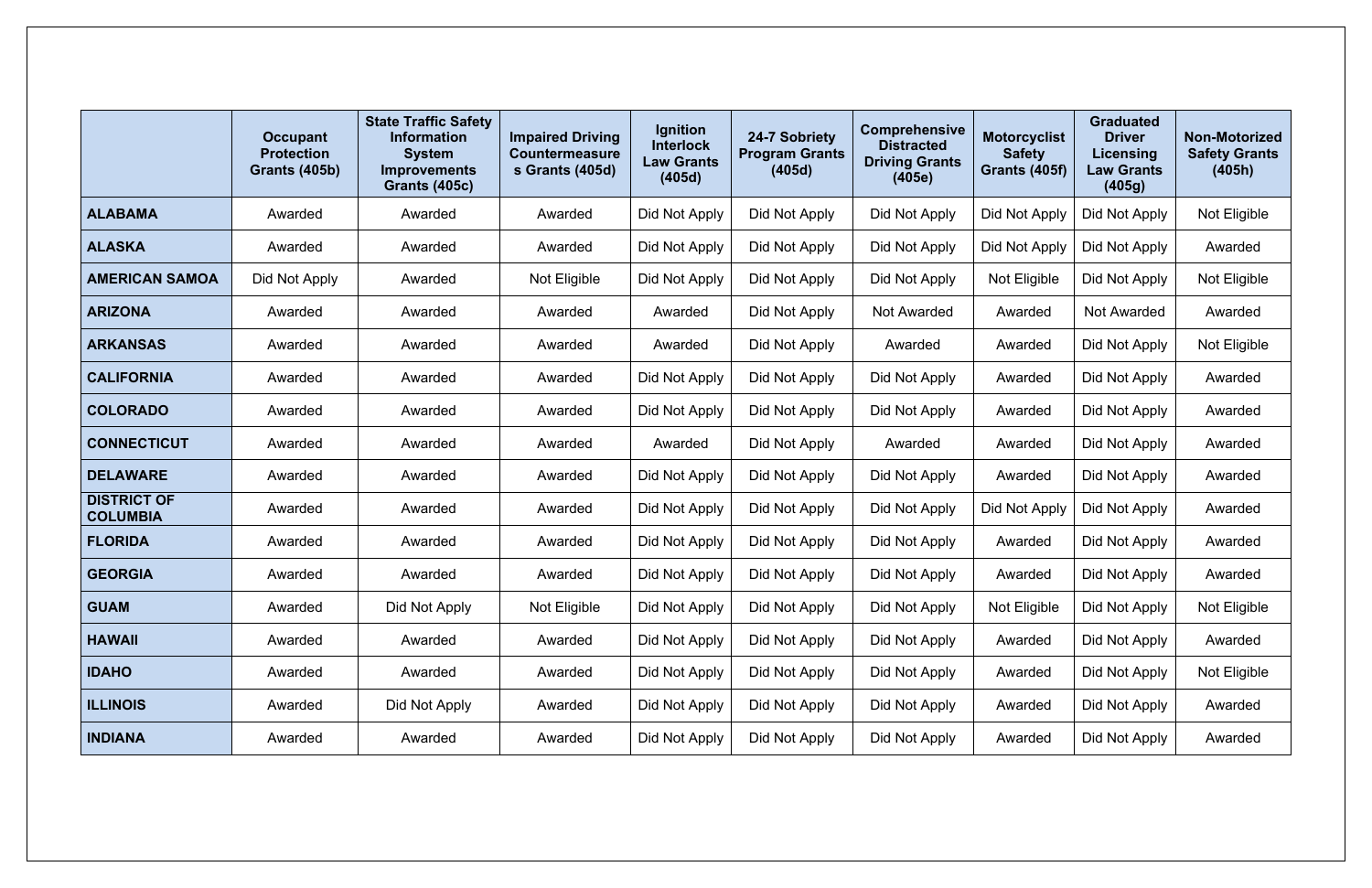|                      | <b>Occupant</b><br><b>Protection</b><br><b>Grants (405b)</b> | <b>State Traffic Safety</b><br><b>Information</b><br><b>System</b><br><b>Improvements</b><br><b>Grants (405c)</b> | <b>Impaired Driving</b><br><b>Countermeasure</b><br>s Grants (405d) | <b>Ignition</b><br><b>Interlock</b><br><b>Law Grants</b><br>(405d) | 24-7 Sobriety<br><b>Program Grants</b><br>(405d) | <b>Comprehensive</b><br><b>Distracted</b><br><b>Driving Grants</b><br>(405e) | <b>Motorcyclist</b><br><b>Safety</b><br><b>Grants (405f)</b> | <b>Graduated</b><br><b>Driver</b><br>Licensing<br><b>Law Grants</b><br>(405g) | <b>Non-Motorized</b><br><b>Safety Grants</b><br>(405h) |
|----------------------|--------------------------------------------------------------|-------------------------------------------------------------------------------------------------------------------|---------------------------------------------------------------------|--------------------------------------------------------------------|--------------------------------------------------|------------------------------------------------------------------------------|--------------------------------------------------------------|-------------------------------------------------------------------------------|--------------------------------------------------------|
| <b>IOWA</b>          | Awarded                                                      | Awarded                                                                                                           | Awarded                                                             | Did Not Apply                                                      | Awarded                                          | Did Not Apply                                                                | Awarded                                                      | Did Not Apply                                                                 | Not Eligible                                           |
| <b>KANSAS</b>        | Awarded                                                      | Awarded                                                                                                           | Awarded                                                             | Did Not Apply                                                      | Did Not Apply                                    | Did Not Apply                                                                | Awarded                                                      | Did Not Apply                                                                 | Not Eligible                                           |
| <b>KENTUCKY</b>      | Awarded                                                      | Awarded                                                                                                           | Awarded                                                             | Did Not Apply                                                      | Did Not Apply                                    | Did Not Apply                                                                | Awarded                                                      | Did Not Apply                                                                 | Not Eligible                                           |
| <b>LOUISIANA</b>     | Awarded                                                      | Awarded                                                                                                           | Awarded                                                             | <b>Not Awarded</b>                                                 | Did Not Apply                                    | Not Awarded                                                                  | Awarded                                                      | Did Not Apply                                                                 | Awarded                                                |
| <b>MAINE</b>         | Awarded                                                      | Awarded                                                                                                           | Awarded                                                             | Did Not Apply                                                      | Did Not Apply                                    | Awarded                                                                      | Not Awarded                                                  | Did Not Apply                                                                 | Not Eligible                                           |
| <b>MARYLAND</b>      | Awarded                                                      | Awarded                                                                                                           | Awarded                                                             | <b>Not Awarded</b>                                                 | Did Not Apply                                    | Did Not Apply                                                                | Awarded                                                      | Did Not Apply                                                                 | Awarded                                                |
| <b>MASSACHUSETTS</b> | Awarded                                                      | Awarded                                                                                                           | Awarded                                                             | Did Not Apply                                                      | Did Not Apply                                    | Did Not Apply                                                                | Awarded                                                      | Did Not Apply                                                                 | Awarded                                                |
| <b>MICHIGAN</b>      | Awarded                                                      | Awarded                                                                                                           | Awarded                                                             | Did Not Apply                                                      | Did Not Apply                                    | Did Not Apply                                                                | Awarded                                                      | Did Not Apply                                                                 | Awarded                                                |
| <b>MINNESOTA</b>     | Awarded                                                      | Awarded                                                                                                           | Awarded                                                             | Did Not Apply                                                      | Did Not Apply                                    | Did Not Apply                                                                | Awarded                                                      | Did Not Apply                                                                 | Not Eligible                                           |
| <b>MISSISSIPPI</b>   | Awarded                                                      | Awarded                                                                                                           | Awarded                                                             | Did Not Apply                                                      | Did Not Apply                                    | Did Not Apply                                                                | Did Not Apply                                                | Did Not Apply                                                                 | Not Eligible                                           |
| <b>MISSOURI</b>      | Awarded                                                      | Awarded                                                                                                           | Awarded                                                             | Did Not Apply                                                      | Did Not Apply                                    | Did Not Apply                                                                | Awarded                                                      | Did Not Apply                                                                 | Not Eligible                                           |
| <b>MONTANA</b>       | Awarded                                                      | Awarded                                                                                                           | Awarded                                                             | Did Not Apply                                                      | Awarded                                          | Did Not Apply                                                                | Awarded                                                      | Did Not Apply                                                                 | Not Eligible                                           |
| <b>N. MARIANAS</b>   | Did Not Apply                                                | Did Not Apply                                                                                                     | Not Eligible                                                        | Did Not Apply                                                      | Did Not Apply                                    | Did Not Apply                                                                | Not Eligible                                                 | Did Not Apply                                                                 | Not Eligible                                           |
| <b>NEBRASKA</b>      | Awarded                                                      | Awarded                                                                                                           | Awarded                                                             | Did Not Apply                                                      | Did Not Apply                                    | Did Not Apply                                                                | Awarded                                                      | Did Not Apply                                                                 | Not Eligible                                           |
| <b>NEVADA</b>        | Awarded                                                      | Awarded                                                                                                           | Awarded                                                             | Did Not Apply                                                      | Did Not Apply                                    | Did Not Apply                                                                | Awarded                                                      | Did Not Apply                                                                 | Awarded                                                |
| <b>NEW HAMPSHIRE</b> | Awarded                                                      | Awarded                                                                                                           | Awarded                                                             | <b>Not Awarded</b>                                                 | Did Not Apply                                    | <b>Not Awarded</b>                                                           | Awarded                                                      | Did Not Apply                                                                 | Not Eligible                                           |
| <b>NEW JERSEY</b>    | Awarded                                                      | Awarded                                                                                                           | Awarded                                                             | Did Not Apply                                                      | Did Not Apply                                    | Awarded                                                                      | Awarded                                                      | Did Not Apply                                                                 | Awarded                                                |
| <b>NEW MEXICO</b>    | Awarded                                                      | Awarded                                                                                                           | Awarded                                                             | Awarded                                                            | Did Not Apply                                    | Did Not Apply                                                                | Awarded                                                      | Did Not Apply                                                                 | Awarded                                                |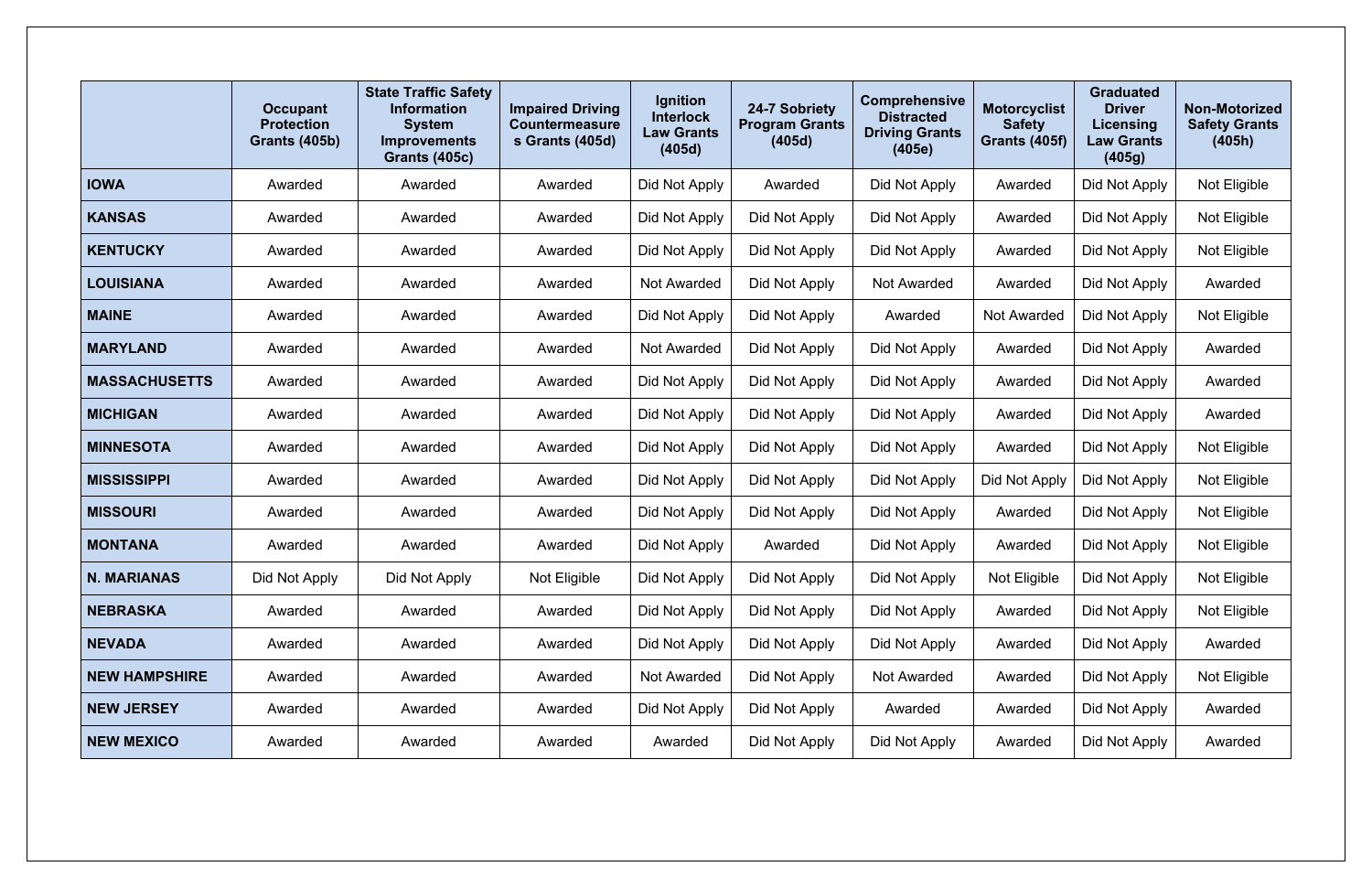|                       | <b>Occupant</b><br><b>Protection</b><br><b>Grants (405b)</b> | <b>State Traffic Safety</b><br><b>Information</b><br><b>System</b><br><b>Improvements</b><br><b>Grants (405c)</b> | <b>Impaired Driving</b><br><b>Countermeasure</b><br>s Grants (405d) | <b>Ignition</b><br><b>Interlock</b><br><b>Law Grants</b><br>(405d) | 24-7 Sobriety<br><b>Program Grants</b><br>(405d) | <b>Comprehensive</b><br><b>Distracted</b><br><b>Driving Grants</b><br>(405e) | <b>Motorcyclist</b><br><b>Safety</b><br><b>Grants (405f)</b> | <b>Graduated</b><br><b>Driver</b><br>Licensing<br><b>Law Grants</b><br>(405g) | <b>Non-Motorized</b><br><b>Safety Grants</b><br>(405h) |
|-----------------------|--------------------------------------------------------------|-------------------------------------------------------------------------------------------------------------------|---------------------------------------------------------------------|--------------------------------------------------------------------|--------------------------------------------------|------------------------------------------------------------------------------|--------------------------------------------------------------|-------------------------------------------------------------------------------|--------------------------------------------------------|
| <b>NEW YORK</b>       | Awarded                                                      | Awarded                                                                                                           | Awarded                                                             | Awarded                                                            | Did Not Apply                                    | Did Not Apply                                                                | Awarded                                                      | Did Not Apply                                                                 | Awarded                                                |
| <b>NORTH CAROLINA</b> | Awarded                                                      | Awarded                                                                                                           | Awarded                                                             | Did Not Apply                                                      | Did Not Apply                                    | Did Not Apply                                                                | Awarded                                                      | Did Not Apply                                                                 | Awarded                                                |
| <b>NORTH DAKOTA</b>   | Awarded                                                      | Awarded                                                                                                           | Awarded                                                             | Did Not Apply                                                      | Awarded                                          | Did Not Apply                                                                | Awarded                                                      | Did Not Apply                                                                 | Not Eligible                                           |
| <b>OHIO</b>           | Awarded                                                      | Awarded                                                                                                           | Awarded                                                             | <b>Not Awarded</b>                                                 | Did Not Apply                                    | Not Awarded                                                                  | Awarded                                                      | <b>Not Awarded</b>                                                            | Not Eligible                                           |
| <b>OKLAHOMA</b>       | Awarded                                                      | Awarded                                                                                                           | Awarded                                                             | Did Not Apply                                                      | Did Not Apply                                    | Did Not Apply                                                                | Awarded                                                      | Did Not Apply                                                                 | Not Eligible                                           |
| <b>OREGON</b>         | Awarded                                                      | Awarded                                                                                                           | Awarded                                                             | Did Not Apply                                                      | Did Not Apply                                    | Awarded                                                                      | Awarded                                                      | Did Not Apply                                                                 | Awarded                                                |
| <b>PENNSYLVANIA</b>   | Awarded                                                      | Awarded                                                                                                           | Awarded                                                             | Did Not Apply                                                      | Did Not Apply                                    | Did Not Apply                                                                | Awarded                                                      | Did Not Apply                                                                 | Awarded                                                |
| <b>PUERTO RICO</b>    | Awarded                                                      | Awarded                                                                                                           | Awarded                                                             | Did Not Apply                                                      | Did Not Apply                                    | Did Not Apply                                                                | Did Not Apply                                                | Did Not Apply                                                                 | Awarded                                                |
| <b>RHODE ISLAND</b>   | Awarded                                                      | Awarded                                                                                                           | Awarded                                                             | Did Not Apply                                                      | Did Not Apply                                    | Awarded                                                                      | Awarded                                                      | Did Not Apply                                                                 | Not Eligible                                           |
| <b>SOUTH CAROLINA</b> | Awarded                                                      | Awarded                                                                                                           | Awarded                                                             | Did Not Apply                                                      | Did Not Apply                                    | Did Not Apply                                                                | Awarded                                                      | Did Not Apply                                                                 | Awarded                                                |
| <b>SOUTH DAKOTA</b>   | Did Not Apply                                                | Awarded                                                                                                           | Awarded                                                             | Did Not Apply                                                      | Awarded                                          | Did Not Apply                                                                | Did Not Apply                                                | Did Not Apply                                                                 | Not Eligible                                           |
| <b>TENNESSEE</b>      | Awarded                                                      | Awarded                                                                                                           | Awarded                                                             | Did Not Apply                                                      | Did Not Apply                                    | Did Not Apply                                                                | Awarded                                                      | Did Not Apply                                                                 | Not Eligible                                           |
| <b>TEXAS</b>          | Awarded                                                      | Awarded                                                                                                           | Awarded                                                             | Did Not Apply                                                      | Did Not Apply                                    | Did Not Apply                                                                | Awarded                                                      | Did Not Apply                                                                 | Awarded                                                |
| <b>UTAH</b>           | Awarded                                                      | Awarded                                                                                                           | Awarded                                                             | Did Not Apply                                                      | Awarded                                          | Did Not Apply                                                                | Awarded                                                      | Did Not Apply                                                                 | Not Eligible                                           |
| <b>VERMONT</b>        | Awarded                                                      | Awarded                                                                                                           | Awarded                                                             | Did Not Apply                                                      | Did Not Apply                                    | Awarded                                                                      | Awarded                                                      | Did Not Apply                                                                 | Not Eligible                                           |
| <b>VIRGIN ISLANDS</b> | Awarded                                                      | Did Not Apply                                                                                                     | Not Eligible                                                        | Did Not Apply                                                      | Did Not Apply                                    | Did Not Apply                                                                | Not Eligible                                                 | Did Not Apply                                                                 | Not Eligible                                           |
| <b>VIRGINIA</b>       | Awarded                                                      | Awarded                                                                                                           | Awarded                                                             | Did Not Apply                                                      | Did Not Apply                                    | Did Not Apply                                                                | Awarded                                                      | Did Not Apply                                                                 | Awarded                                                |
| <b>WASHINGTON</b>     | Awarded                                                      | Awarded                                                                                                           | Awarded                                                             | Did Not Apply                                                      | Awarded                                          | Did Not Apply                                                                | Awarded                                                      | Did Not Apply                                                                 | Awarded                                                |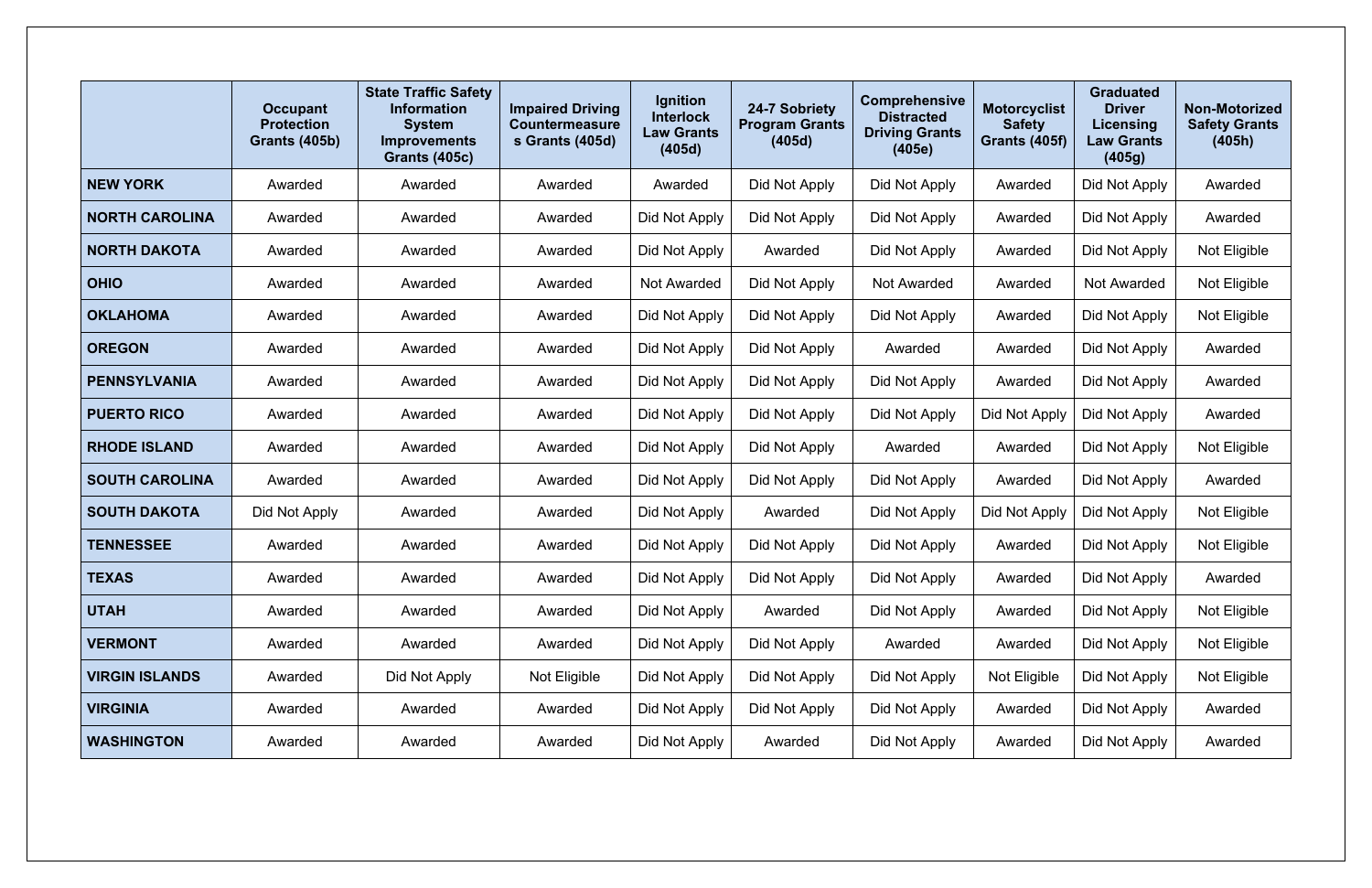|                      | <b>Occupant</b><br><b>Protection</b><br><b>Grants (405b)</b> | <b>State Traffic Safety</b><br>Information<br><b>System</b><br><b>Improvements</b><br><b>Grants (405c)</b> | <b>Impaired Driving</b><br><b>Countermeasure</b><br>s Grants (405d) | Ignition<br><b>Interlock</b><br><b>Law Grants</b><br>(405d) | 24-7 Sobriety<br><b>Program Grants</b><br>(405d) | <b>Comprehensive</b><br><b>Distracted</b><br><b>Driving Grants</b><br>(405e) | <b>Motorcyclist</b><br><b>Safety</b><br><b>Grants (405f)</b> | <b>Graduated</b><br><b>Driver</b><br>Licensing<br><b>Law Grants</b><br>(405g) | <b>Non-Motorized</b><br><b>Safety Grants</b><br>(405h) |
|----------------------|--------------------------------------------------------------|------------------------------------------------------------------------------------------------------------|---------------------------------------------------------------------|-------------------------------------------------------------|--------------------------------------------------|------------------------------------------------------------------------------|--------------------------------------------------------------|-------------------------------------------------------------------------------|--------------------------------------------------------|
| <b>WEST VIRGINIA</b> | Awarded                                                      | Awarded                                                                                                    | Awarded                                                             | Did Not Apply                                               | Did Not Apply                                    | Awarded                                                                      | Awarded                                                      | Did Not Apply                                                                 | Not Eligible                                           |
| <b>WISCONSIN</b>     | Awarded                                                      | Awarded                                                                                                    | Awarded                                                             | Did Not Apply                                               | Did Not Apply                                    | Did Not Apply                                                                | Awarded                                                      | Did Not Apply                                                                 | Not Eligible                                           |
| <b>WYOMING</b>       | Awarded                                                      | Awarded                                                                                                    | Awarded                                                             | Did Not Apply                                               | Awarded                                          | Did Not Apply                                                                | Awarded                                                      | Did Not Apply                                                                 | Not Eligible                                           |
|                      |                                                              |                                                                                                            |                                                                     |                                                             |                                                  |                                                                              |                                                              |                                                                               |                                                        |
| <b>Applied</b>       | 53                                                           | 52                                                                                                         | 52                                                                  | 9                                                           |                                                  | 12                                                                           | 46                                                           |                                                                               | 28                                                     |
| Awarded              | 53                                                           | 52                                                                                                         | 52                                                                  |                                                             |                                                  |                                                                              | 45                                                           |                                                                               | 28                                                     |
| <b>Not Awarded</b>   | 0                                                            |                                                                                                            |                                                                     |                                                             |                                                  |                                                                              |                                                              |                                                                               |                                                        |
| <b>Not Eligible</b>  | $\Omega$                                                     |                                                                                                            |                                                                     |                                                             |                                                  |                                                                              |                                                              |                                                                               | 29                                                     |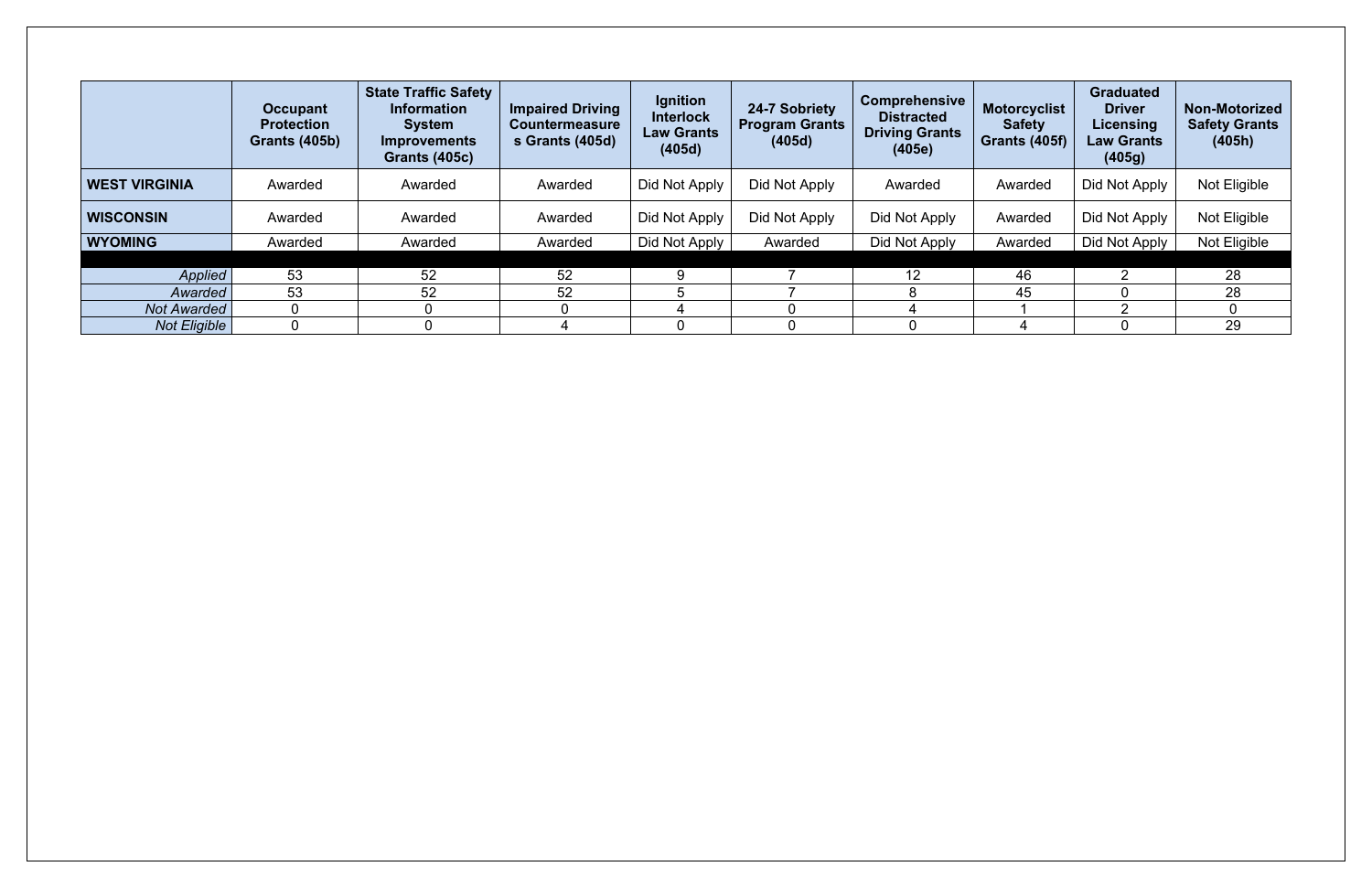| <b>State</b>            | FY 2022 Section 405D Ignition Interlock Law Grant                                     |                                                                                           |                                                                                                                                           |                                                                                                                                                      |                                                                                                                                                                  |  |  |  |  |  |
|-------------------------|---------------------------------------------------------------------------------------|-------------------------------------------------------------------------------------------|-------------------------------------------------------------------------------------------------------------------------------------------|------------------------------------------------------------------------------------------------------------------------------------------------------|------------------------------------------------------------------------------------------------------------------------------------------------------------------|--|--|--|--|--|
|                         | <b>Deficiencies</b>                                                                   |                                                                                           |                                                                                                                                           |                                                                                                                                                      |                                                                                                                                                                  |  |  |  |  |  |
|                         | Does not mandate<br>interlocks for all DUI<br>offenders (or is<br>permissive for some | <b>Mandates interlocks</b><br>for all offenders, but<br>does not mandate                  | [23 CFR 1300.23(g)(2); 23 USC 405(d)(6)(F)]                                                                                               | Law contains additional exemptions beyond those specified in Federal statute (i.e.,<br>employer vehicles, health, or location of interlock facility) |                                                                                                                                                                  |  |  |  |  |  |
|                         | offenders)<br>$[23$ CFR<br>1300.23(g)(1); 23<br>USC 405(d)(6)(A)]                     | their use for not less<br>than 6 months [23<br>CFR 1300.23(g)(1);<br>23 USC 405(d)(6)(A)] | Exemption for employer<br>vehicles is broader than<br>allowed in Federal statute<br>[23 CFR 1300(23)(g)(2)(i);<br>23 USC 405(d)(6)(F)(i)] | Exemption for health is<br>broader than allowed in<br>Federal statute [23 CFR<br>1300(23)(g)(2)(ii); 23 USC<br>405(d)(6)(F)(ii)]                     | Exemption for location of<br>interlock facility is broader<br>than allowed in Federal<br>statute [23 CFR<br>1300(23)(g)(2)(iii); 23 USC<br>$405(d)(6)(F)(iii)$ ] |  |  |  |  |  |
| Louisiana               | X                                                                                     |                                                                                           |                                                                                                                                           |                                                                                                                                                      |                                                                                                                                                                  |  |  |  |  |  |
| Maryland                |                                                                                       |                                                                                           | Χ                                                                                                                                         |                                                                                                                                                      |                                                                                                                                                                  |  |  |  |  |  |
| <b>New</b><br>Hampshire | X                                                                                     |                                                                                           |                                                                                                                                           |                                                                                                                                                      |                                                                                                                                                                  |  |  |  |  |  |
| Ohio                    | Χ                                                                                     |                                                                                           |                                                                                                                                           |                                                                                                                                                      |                                                                                                                                                                  |  |  |  |  |  |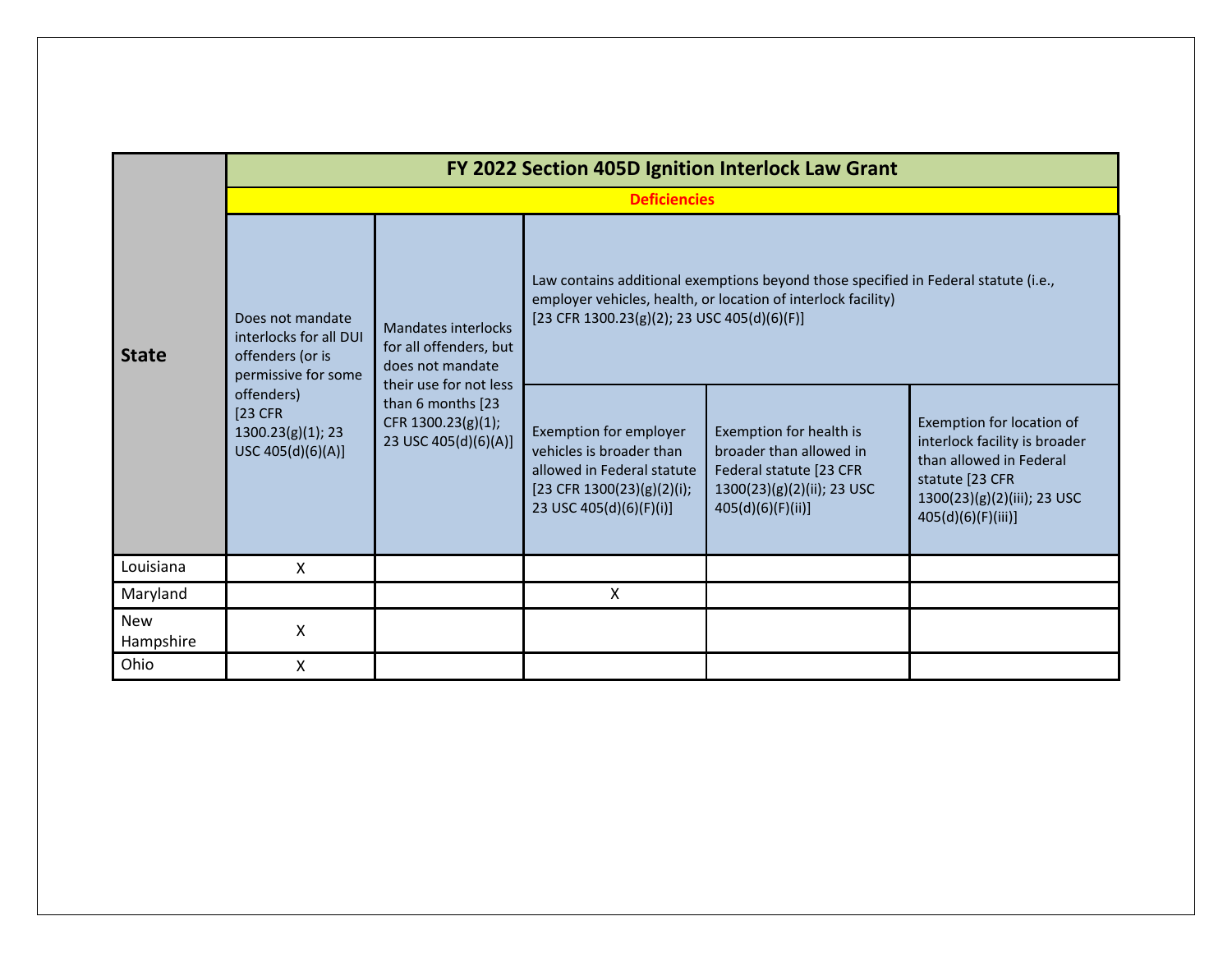|                         | FY 2022 Section 405E Distracted Driving Grant                                                                                                                 |                                                                                                                                                                                                                                                                                                    |                                                                                                                                                                        |                                                                                                                                          |                                                                                                                                                           |                                                                                                                                                                          |                                                                                                                                                                      |                                                                                                                                   |                                                                                                                                                   |  |  |  |  |
|-------------------------|---------------------------------------------------------------------------------------------------------------------------------------------------------------|----------------------------------------------------------------------------------------------------------------------------------------------------------------------------------------------------------------------------------------------------------------------------------------------------|------------------------------------------------------------------------------------------------------------------------------------------------------------------------|------------------------------------------------------------------------------------------------------------------------------------------|-----------------------------------------------------------------------------------------------------------------------------------------------------------|--------------------------------------------------------------------------------------------------------------------------------------------------------------------------|----------------------------------------------------------------------------------------------------------------------------------------------------------------------|-----------------------------------------------------------------------------------------------------------------------------------|---------------------------------------------------------------------------------------------------------------------------------------------------|--|--|--|--|
|                         |                                                                                                                                                               | <b>Deficiencies</b>                                                                                                                                                                                                                                                                                |                                                                                                                                                                        |                                                                                                                                          |                                                                                                                                                           |                                                                                                                                                                          |                                                                                                                                                                      |                                                                                                                                   |                                                                                                                                                   |  |  |  |  |
| <b>State</b>            | Does not test<br>for distracted<br>driving issues<br>on the State<br>driver's<br>license<br>examination<br>$[23$ CFR<br>1300.24(c)(1);<br>23 USC<br>405(e)(1) | Does not ban<br>texting as defined<br>by statute<br>("reading from or<br>manually entering<br>data into a<br>personal wireless<br>communications<br>deviceor<br>engaging in any<br>other form of<br>electronic data<br>retrieval")<br>$[23$ CFR<br>1300.24(c)(2)(i)(A);<br>23 USC<br>405(e)(2)(A)] | Texting law<br>contains<br>additional<br>exceptions<br>beyond those<br>permitted in<br>Federal<br>statute<br>[23 CFR<br>1300.24(c)(2)<br>(iii);<br>23 USC<br>405(e)(4) | Does not<br>require<br>primary<br>enforcement<br>of texting law<br>[23 CFR<br>1300.24(c)(2)<br>(i)(B);<br><b>23 USC</b><br>405(e)(2)(B)] | Does not<br>impose<br>minimum<br>fine of \$25<br>for violation<br>of texting law<br>[23 CFR]<br>1300.24(c)(2)<br>(i)(C);<br><b>23 USC</b><br>405(e)(2)(C) | Does not prohibit<br>drivers under age 18<br>from using a<br>personal wireless<br>communications<br>device<br>$[23$ CFR<br>1300.24(c)(2)(ii)(A);<br>23 USC 405(e)(3)(A)] | Youth law<br>contains<br>additional<br>exceptions<br>beyond those<br>permitted in<br>Federal<br>statute<br>[23 CFR<br>1300.24(c)(2)<br>(iii);<br>23 USC<br>405(e)(4) | Does not<br>require<br>primary<br>enforcement<br>of youth law<br>[23 CFR]<br>1300.24(c)(2)<br>(ii)(B);<br>23 USC<br>405(e)(3)(B)] | Does not<br>impose<br>minimum<br>fine of \$25<br>for violation<br>of youth law<br>[23 CFR]<br>1300.24(c)(2)<br>(ii)(C);<br>23 USC<br>405(e)(3)(C) |  |  |  |  |
| Arizona                 |                                                                                                                                                               | X                                                                                                                                                                                                                                                                                                  | X                                                                                                                                                                      |                                                                                                                                          |                                                                                                                                                           | X                                                                                                                                                                        |                                                                                                                                                                      | X                                                                                                                                 | X                                                                                                                                                 |  |  |  |  |
| Louisiana               |                                                                                                                                                               | X                                                                                                                                                                                                                                                                                                  | X                                                                                                                                                                      |                                                                                                                                          | X                                                                                                                                                         | X                                                                                                                                                                        |                                                                                                                                                                      | X                                                                                                                                 | X                                                                                                                                                 |  |  |  |  |
| <b>New</b><br>Hampshire |                                                                                                                                                               | Χ                                                                                                                                                                                                                                                                                                  |                                                                                                                                                                        |                                                                                                                                          |                                                                                                                                                           |                                                                                                                                                                          |                                                                                                                                                                      |                                                                                                                                   |                                                                                                                                                   |  |  |  |  |
| Ohio                    | Χ                                                                                                                                                             | Χ                                                                                                                                                                                                                                                                                                  | Χ                                                                                                                                                                      | Χ                                                                                                                                        | Χ                                                                                                                                                         |                                                                                                                                                                          |                                                                                                                                                                      |                                                                                                                                   |                                                                                                                                                   |  |  |  |  |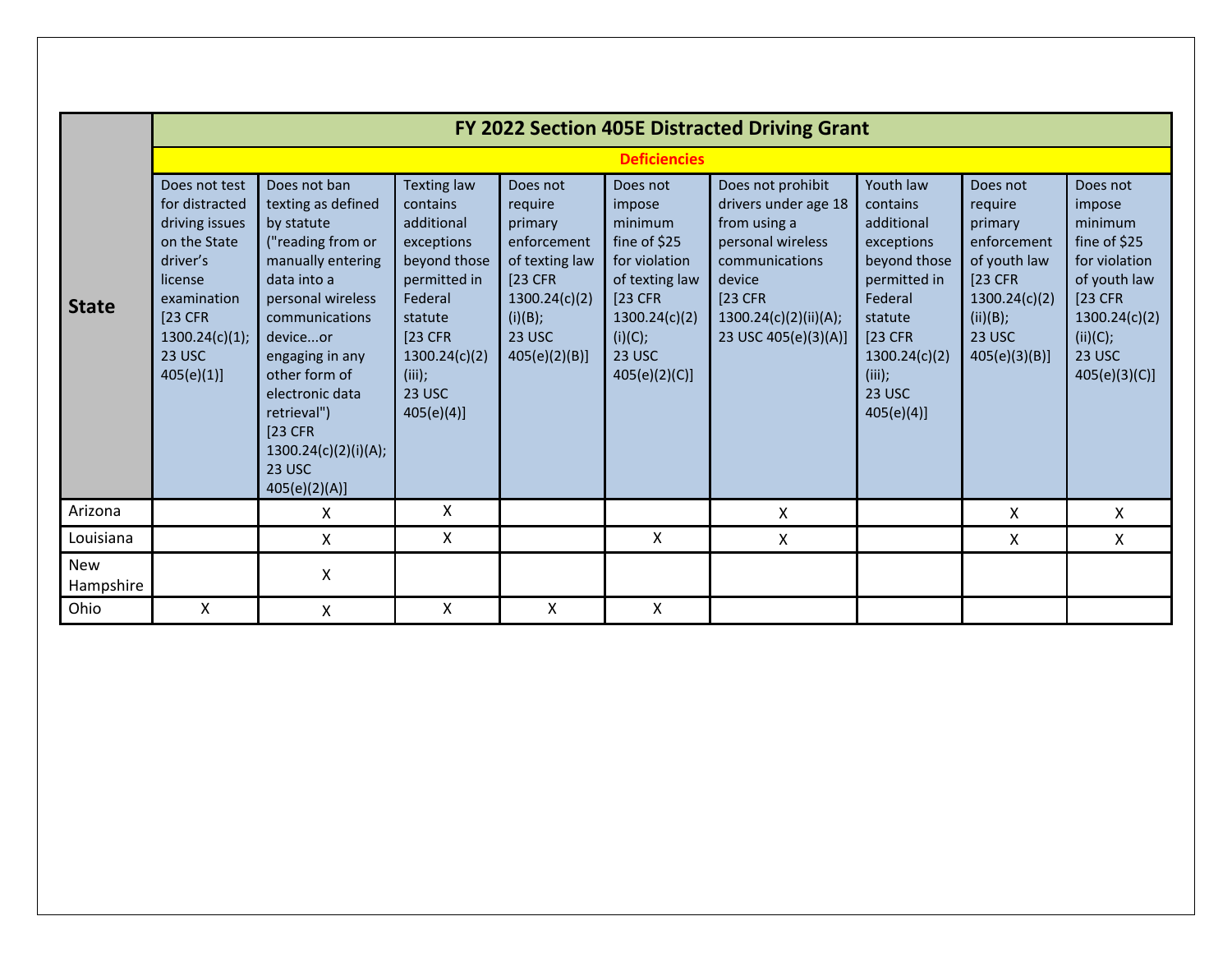|              | FY 2022 Section 405F Motorcyclist Safety Grant                                                                                                                                                                                                                                                                                                                                                    |
|--------------|---------------------------------------------------------------------------------------------------------------------------------------------------------------------------------------------------------------------------------------------------------------------------------------------------------------------------------------------------------------------------------------------------|
| <b>State</b> | <b>Deficiencies</b>                                                                                                                                                                                                                                                                                                                                                                               |
|              | Does not meet a minimum of 2 program criteria<br>[23 CFR 1300.25(d); 23 USC 405(f)(3)]                                                                                                                                                                                                                                                                                                            |
| Maine        | Did not meet two of the three submitted criteria: Met "motorcyclist training course";<br>Did not meet "reduction of fatalities and crashes involving motorcycles" and the<br>"reduction of fatalities and accidents involving impaired motorcyclists" criteria. The<br>motorcyclist fatality data provided did not show the required reduction in overall<br>and impaired motorcyclist fatalities |